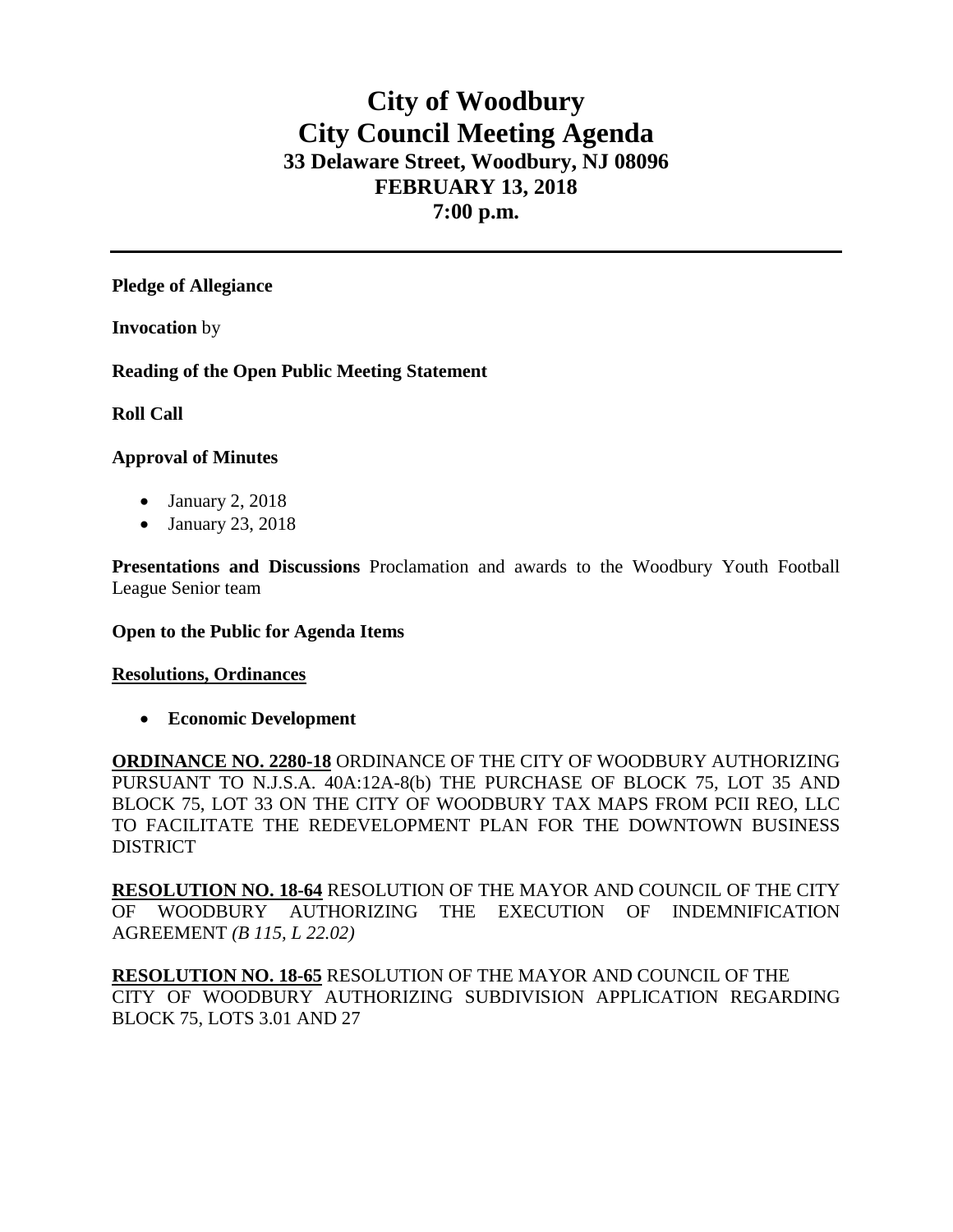• **Finance** 

**ORDINANCE # 2279-18** AN ORDINANCE AMENDING ORDINANCE #2263-17 TO FIX AND ESTABLISH SALARIES AND RATE OF COMPENSATION ON THE VARIOUS OFFICERS AND EMPLOYEES OF THE CITY OF WOODBURY IN THE COUNTY OF GLOUCESTER, AND TO PROVIDE THE MANNER OF PAYMENT THEREOF AND REPEALING ALL ORDINANCES OR PARTS OF ORDINANCES INCONSISTENT HEREWITH

**RESOLUTION NO. 18-56** RESOLUTION OF THE MAYOR AND COUNCIL OF THE CITY OF WOODBURY AUTHORIZING THE SALE OF PUBLIC PROPERTY ON-LINE THROUGH A NEW JERSEY STATE CONTRACT AUCTION SERVICE *(GOVDEALS.COM)*

**RESOLUTION NO. 17-57** RESOLUTION OF THE MAYOR AND COUNCIL OF THE CITY OF WOODBURY AUTHORIZING THE TRANSFER OF FUNDS FROM THE PREMIUM ACCOUNT INTO THE GENERAL CURRENT FUND *(BLOCK 23 LOT 2)*

**RESOLUTION NO. 18-58** RESOLUTION OF THE MAYOR AND COUNCIL PF THE CITY OF WOODBURY AUTHORIZING THE TRANSFER OF FUNDS FROM THE PREMIUM ACCOUNT INTO THE GENERAL CURRENT FUND *(BLOCK 151 LOT 19)*

**RESOLUTION NO. 18-59** RESOLUTION OF THE MAYOR AND COUNCIL OF THE CITY OF WOODBURY AUTHORIZING THE TRANSFER OF FUNDS FROM THE PREMIUM ACCOUNT INTO THE GENERAL CURRENT FUND *(BLOCK 75 LOT 33)*

**RESOLUTION NO. 18-60** RESOLUTION OF THE MAYOR AND COUNCIL OF THE CITY OF WOODBURY AUTHORIZING THE TRANSFER OF FUNDS FROM THE PREMIUM ACCOUNT INTO THE GENERAL CURRENT FUND *(BLOCK 98 LOT 6)*

**RESOLUTION NO. 18-61** RESOLUTION OF THE MAYOR AND COUNCIL OF THE CITY OF WOODBURY AUTHORIZING THE EXECUTION OF AN EMERGENCY REPAIR CONTRACT WITH PIONEER PIPE FOR CARPENTER STREET WATER MAIN BREAK

**RESOLUTION NO. 18-62** RESOLUTION OF THE MAYOR AND COUNCIL OF THE CITY OF WOODBURY TO ADOPT EMERGENCY TEMPORARY APPROPRIATIONS FOR THE YEAR 2018

**RESOLUTION NO. 18-63** RESOLUTION OF THE MAYOR AND COUNCIL OF THE CITY OF WOODBURY AUTHORIZING THE PURCHASE OF A TRASH TRUCK THROUGH NATIONAL JOINT POWER ALLIANCE (NJPA) COOPERATIVE PURCHASING SYSTEM

Motion accepting the resignation of Marcus Davis of the Woodbury Public Works Department.

Motion for Approval to Pay the Listed Vouchers